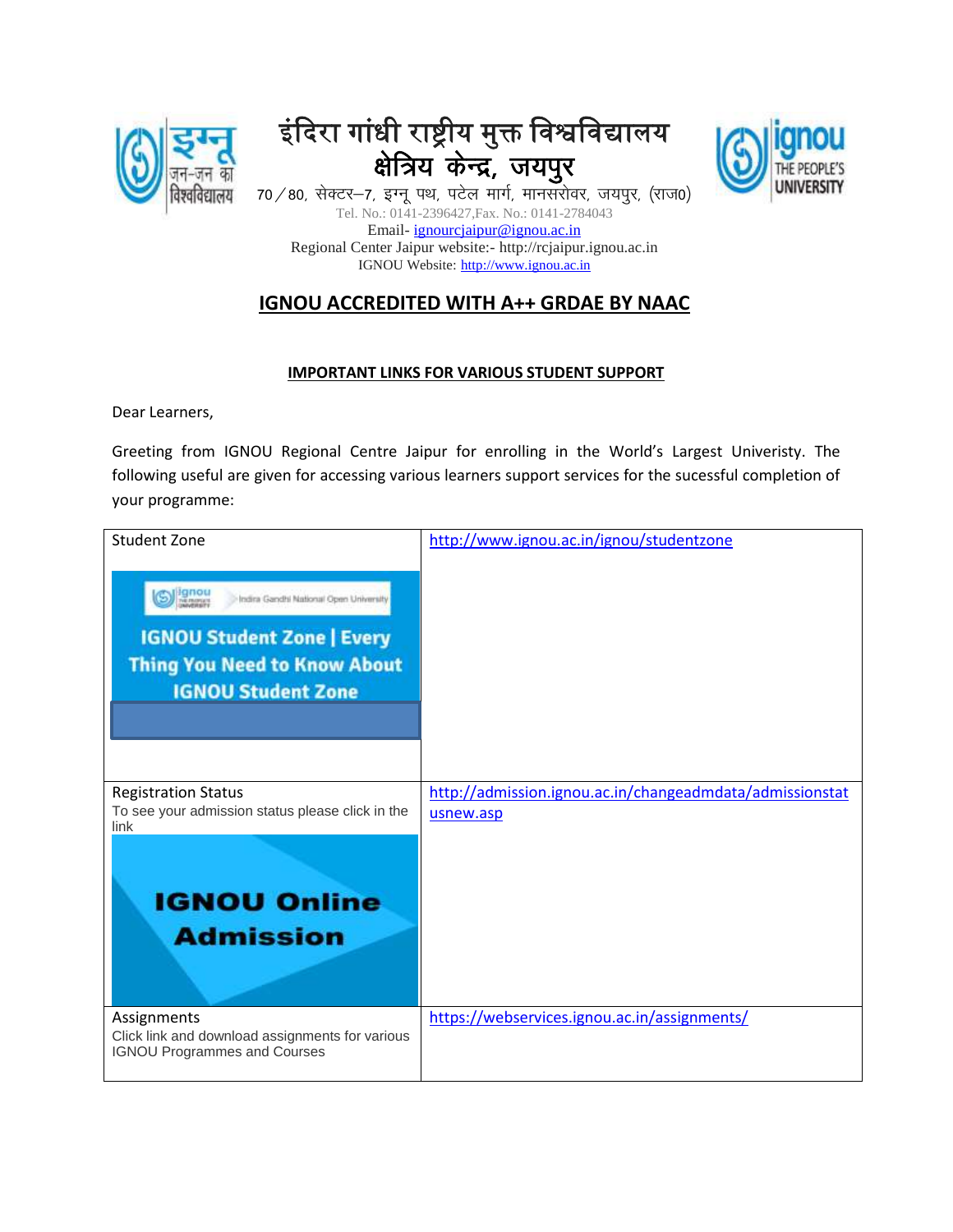| <b>IGNOU Assignment</b>                                                   |                                                                 |
|---------------------------------------------------------------------------|-----------------------------------------------------------------|
| <b>Previous Session Question Papers</b>                                   | https://webservices.ignou.ac.in/Pre-Question/                   |
| <b>IGNOU Previous</b><br><b>Year Question</b><br>Papers                   |                                                                 |
| Results<br>You can check status of Term End Exam,                         | http://www.ignou.ac.in/ignou/studentzone/results/1              |
| <b>Grade Card Status, Revaluation Result</b>                              |                                                                 |
| gnou<br>Mrtights<br>Indira Gandhi National Open University                |                                                                 |
| - UDWEISEN<br><b>Student Siggs</b><br><b>Hannaham Crange +</b>            |                                                                 |
| <b>Results</b><br>CHECK NOW                                               |                                                                 |
| Downloading of Common Prospectus and<br>other important application forms | http://ignou.ac.in//userfiles/Common-Prospectus-<br>English.pdf |
|                                                                           |                                                                 |
| <b>IGNOU Grievances Redressal Management</b><br>(iGRAM)                   | http://igram.ignou.ac.in/                                       |
|                                                                           |                                                                 |
| IGNOU CONTACT SERVICE                                                     |                                                                 |
| <b>iGRAM</b>                                                              |                                                                 |
| HELPLINE OF ALL STUDENTS                                                  |                                                                 |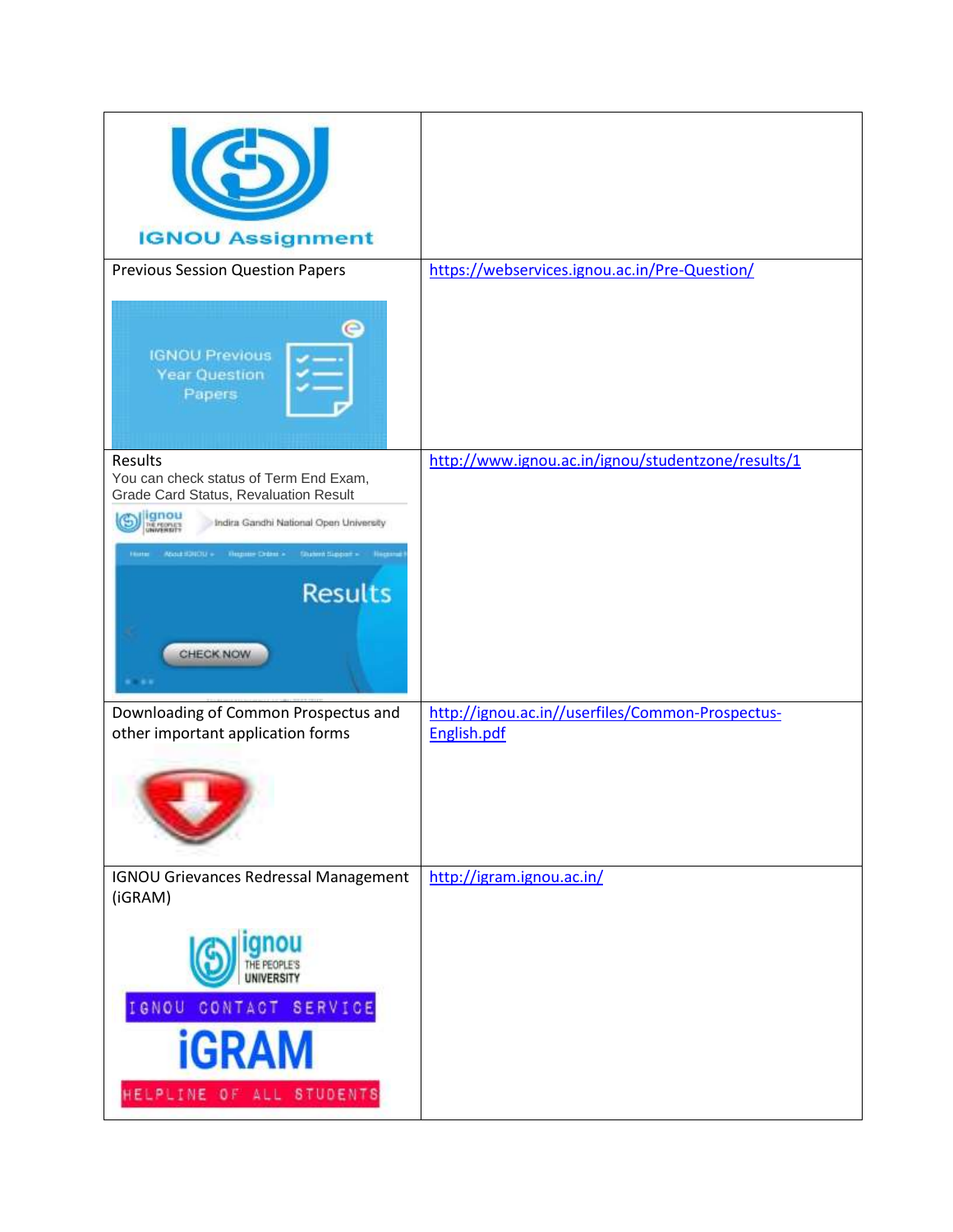| For schedule of counselling, practical,<br>Study Centres List and other important<br>information<br>Jaipur<br><b>Regional Centre</b><br>bout Us <b>Propraiments</b> Student Comer Study Centres News & Events<br>INDIRA GANDHI NATIONAL OPEN UNIVERSITY<br><b>JAIPUR REGIONAL CENTRE</b> | http://rcjaipur.ignou.ac.in/           |
|------------------------------------------------------------------------------------------------------------------------------------------------------------------------------------------------------------------------------------------------------------------------------------------|----------------------------------------|
| e-Gyankosh (for accessing of Study<br>Materials and Videos)                                                                                                                                                                                                                              | http://egyankosh.ac.in                 |
| THE PEOPLE'S<br>eGyankosh                                                                                                                                                                                                                                                                |                                        |
| Fresh Admission Online                                                                                                                                                                                                                                                                   | https://ignouadmission.samarth.edu.in/ |
| <b>ONLINE REABOISTEATIC</b><br>ிண்<br><b>SE MINE POST</b><br><b>APPLICANT LOCAL</b><br>CRAINLING<br><b>HOSRANAES</b><br>eneral<br>Ciricilioni<br>Ð                                                                                                                                       |                                        |
| Re-registration Online                                                                                                                                                                                                                                                                   | https://onlinerr.ignou.ac.in/          |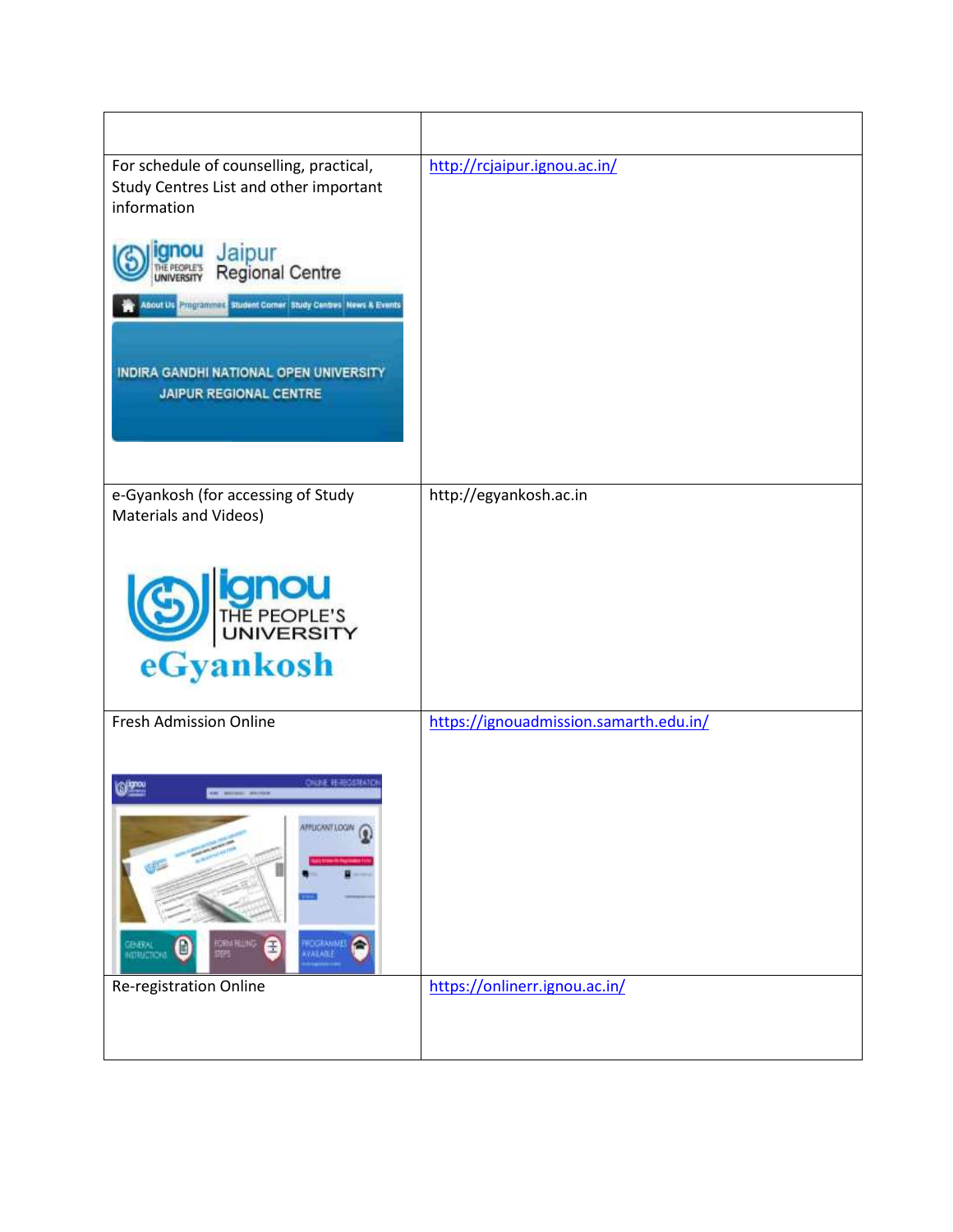| Enter<br>Online<br>Re-Registration<br>www.ignouadraission.in                           |                                                                                 |
|----------------------------------------------------------------------------------------|---------------------------------------------------------------------------------|
| Term End Exam Online Filling                                                           | http://exam.ignou.ac.in/                                                        |
| <b>Re-evaluation Form Filling</b>                                                      | https://onlinerr.ignou.ac.in/reevaluation/                                      |
| <b>ignou</b><br>IGNOU RE-EVALUATION FORM<br>(PROCEDURE, FEE, APPLICATION FORM, RESULT) |                                                                                 |
| <b>IGNOU Student App</b>                                                               | https://play.google.com/store/apps/details?id=com.ignou.st<br>udentsApp         |
| e-resources for self-learning                                                          | http://www.ignou.ac.in/userfiles/e-<br>Resources%20for%20Self%20Learning%20.pdf |